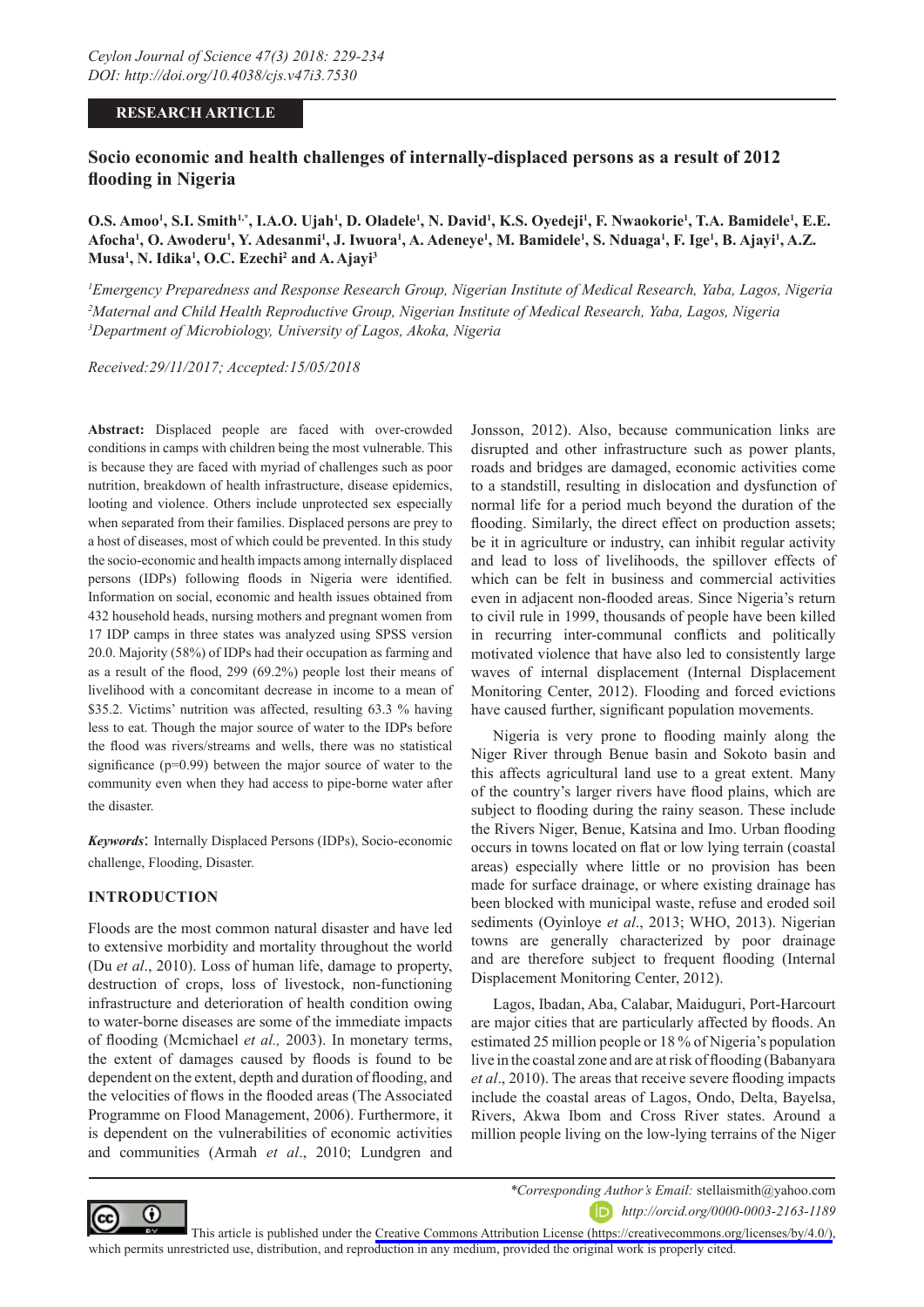River are considered at risk (Ologunorisa *et al*., 2010; Musa and Mynett, 2014). According to Nigeria Emergency Management Agency (NEMA), floods displaced thousands of people in 2011 and at least 500,000 in 2010 (Internal Displacement Monitoring Center, 2012).

The devastating effect of flooding has led to associated serious health problems and socio-economic implications. Displaced people are faced with being over-crowded in camps with their attendant adverse consequences. Some of such consequences include displaced children facing many dangers, especially if they have become separated from their families. The huge psycho-social effects on flood victims and their families can traumatize them for long periods of time (The Associated Programme on Flood Management, 2006; Awopetu *et al*., 2013). Loss of loved ones can generate deep impacts, especially on children. Displacement from one's home, loss of property, loss of objects valued for their connection with historical events, culture, or entertainment (memorabilia) and livelihoods, decreased levels of security in the aftermath of floods and in temporary shelters, and disruption to business and social affairs can cause stress (The Associated Programme on Flood Management, 2006; Awopetu *et al*., 2013). The stress of overcoming these losses can be overwhelming and produce lasting psychological impacts. Displaced children also miss out on education. Malnutrition levels are often high among displaced children and healthcare is either limited or lacking altogether (WHO, 2013). Poor nutrition, poor sanitary conditions, lack of potable water and lack of access to health services make IDPs prey to a host of diseases, most of which could be preventable. Such common disease conditions include diarrhoea, acute respiratory infections, tuberculosis, malaria, cholera, measles and meningitis. Other morbidity associated with floods is usually due to injuries, chemical hazards and mental health effects (WHO, 2013). The most common health-relevant occurrences during floods reported are shortages of safe water, injuries and disruption of access to health services. This study therefore aimed to identify the socio-economic, health challenges and the impacts of devastating flood among IDPs in Nigeria.

## **MATERIALS AND METHODS**

In a cross sectional study between October and November 2012, quantitative household questionnaires were administered to 432 household heads, nursing mothers and pregnant women (randomly selected) from seventeen IDP camps in three of the states affected by severe flooding in Nigeria in 2012 namely Edo, Kogi and Benue States (Table 1). Benue, Edo and Kogi States were selected as the study sites because these states were located along the water basins and were the most affected states during the 2012 heavy rainfall in Nigeria. Primary data was obtained by administering questionnaire at household level so as to get very reliable and accurate information. The households were interviewed at the temporary camps for displaced persons. Information was obtained on means of livelihood, flood impact on health, infrastructures, education, source of water, coping strategy, housing and properties. Data obtained were analyzed using SPSS version 20.0.

### **RESULTS**

Results showed that 237 (54.9%) of respondents were male and 195 (45.1%) were female which comprised of household heads, nursing mothers and pregnant women from the three states. The geographical distribution of respondents from the three states was Edo 164 (38%), Benue 120 (27.8%) and Kogi 148 (34.3%). The age of the household heads ranged from 18 years to 100 years with majority (33%) being in the 21-30 year age group (Figure 1) 81.2% of respondents were married while 7.9% were widowed. The majority of the respondents were farmers  $(58\%)$ , followed by traders  $(16.9\%)$ . Civil servants  $(8.8\%)$ . students  $(6.7\%)$ , unemployed  $(3.7\%)$ , house wives  $(2.3\%)$ and least of all, professionals (1.4%).

The income of respondents reduced from \$ 75.4 – \$ 150.7 before the flooding to a mean of \$ 35.2 after the disaster. (Figure 2). A comparative analysis on the shelter types of IDPs show that majority were housed in schools (54%), followed by Camps (30%). Others include homes (8%), relative's houses (5%), home of friends (2%) and the central library (1%). Statistical analysis was significant in income rate before and after disaster ( $p = 0.02$ ). Furthermore, 299

| <b>States</b> | LGA                | <b>IDP</b> Camp                             | No. of respondents |  |
|---------------|--------------------|---------------------------------------------|--------------------|--|
| EDO           | Etsako Central LGA | Obe Primary School (OPS), Fugar             |                    |  |
|               |                    | Ekperi Grammar School (EGS), Fugar          | 164                |  |
|               | Etsako East LGA    | Omoaze Primary School, Aghenebode           |                    |  |
|               |                    | Skills Acquisition Centre (SAC), Aghenebode |                    |  |
| Kogi          | Lokoja LGA         | St Luke's Primary School (Adankolo)         | 148                |  |
|               | Ajaokuta LGA       | Model Primary School, Gadumo                |                    |  |
|               | Idah LGA           | UEC Primary School, Idah                    |                    |  |
|               |                    | Pilot Primary School, Idah                  |                    |  |
| Benue         | Makurdi LGA        | St Catherine Primary school camp in Makurdi | 120                |  |
|               | Agatu LGA          | LGA primary school,                         |                    |  |
|               |                    |                                             |                    |  |

**Table 1:** List of IDP Camps Visited in Three (3) States Affected By Flood in Nigeria.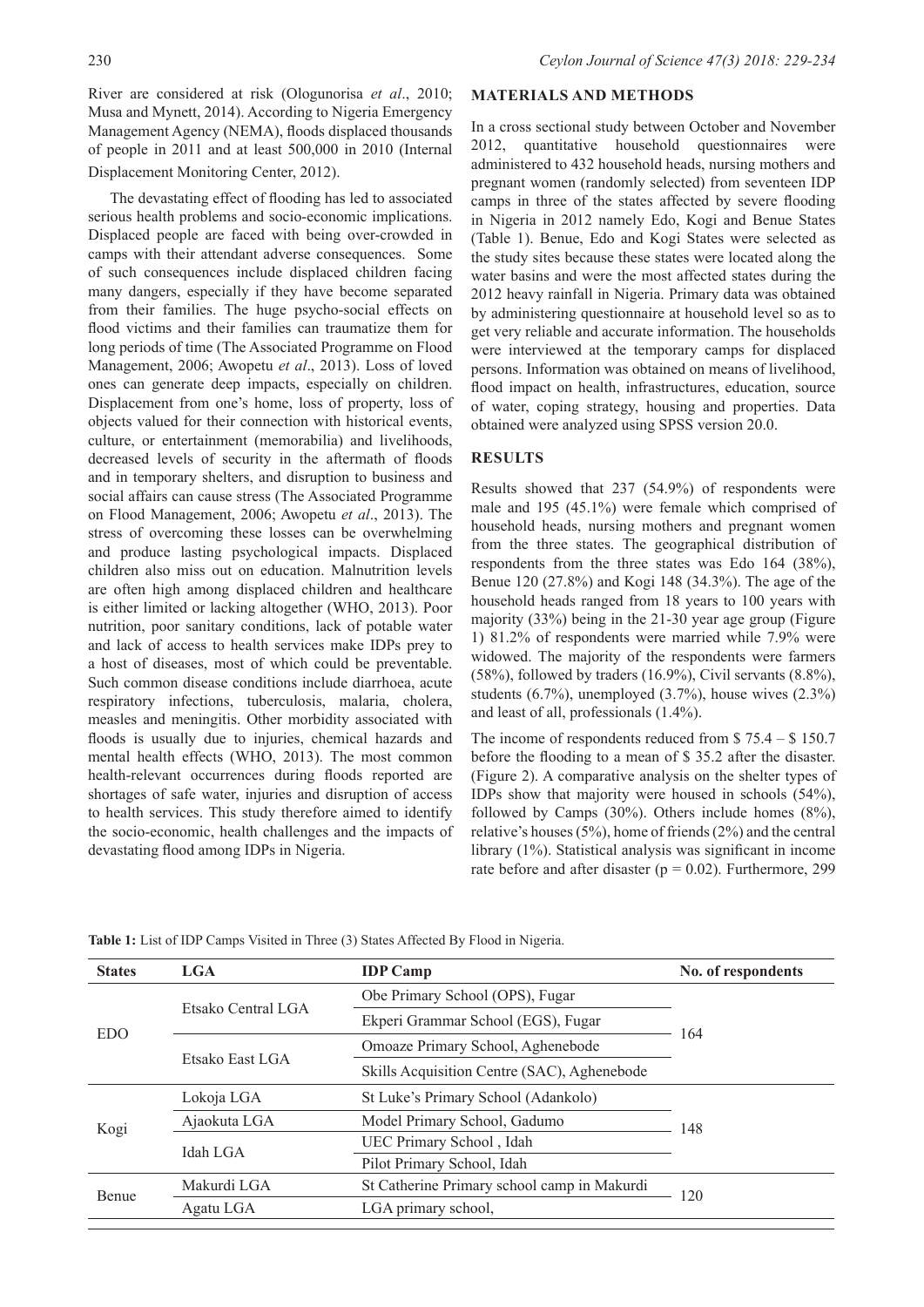

**Figure 1:** Distribution of the age groups of household heads.



**Figure 2:** Distribution of the Income rate of respondents before and after the disaster.

(69.2%) of the respondents have lost their jobs as a result of floods. On safety and security, while 90 (20.8%) had safety and security concerns in their residence before the disaster, in the aftermath of the flood, 251 (58.1%) felt insecure. Majority of the respondents 357, (82.6%) had children in school before the disaster while 189 (43.8%) were not able to keep their children in school due to the disaster.

Access to insecticide treated bed nets (LLNT) reduced from 336 (78.9%) before the disaster to 243 (57.7%) after the flood. Comparison of the use of LLTN was significant among the three states (Table 2). For 178 respondents, Government was the source of the treated nets while 172 purchased theirs in the open market. 272 (63%) of the respondents reported at least one episode of being sick since their sojourn in the temporary shelter and 147 (34%) said malaria was the cause of their illness. Very few respondents also reported diarrhoea and pneumonia 7 (1.6) and 5 (1.2%) respectively, as causes of illness. Less than half of those ill (38%) received treatment from government clinic near the camp, 26 (6%) bought medicine from a chemist and 35 (8.1%) received no treatment.

River/stream and well were the major (72.2%) sources of water used by households before the disaster while only 90 (20.8%) had access to pipe borne water. However access to pipe borne water increased to 22% and river/well reduced to 32% after the flood disaster. However these differences were not statistically significant (p= 0.99) (Figure 3). Also, 63.3% of respondents eat less as a result of the disaster compared to 51.7% before the disaster. Though the number of IDPs using other means of health care services after the disaster increased when compared with type of health services before the disaster (Figure 4), comparison between healthcare facilitites used by respondents before and after disaster revealed no statistically significant difference  $(p=0.48)$ .

Majority of IDPs complained of being sick since the disaster ( $p=0.033$ ) and this spread across states ( $p=0.00$ ). Good feeding habit and access to insecticide treated net was significant before disaster (p=0,000) (Table 2). Also, over 90% were unable to have sex since disaster, although significant number of married answered affirmative to sex ( $p=0.000$ ). Further, 14 (82.4%) of the 17 pregnant women had access to antenatal care before the disaster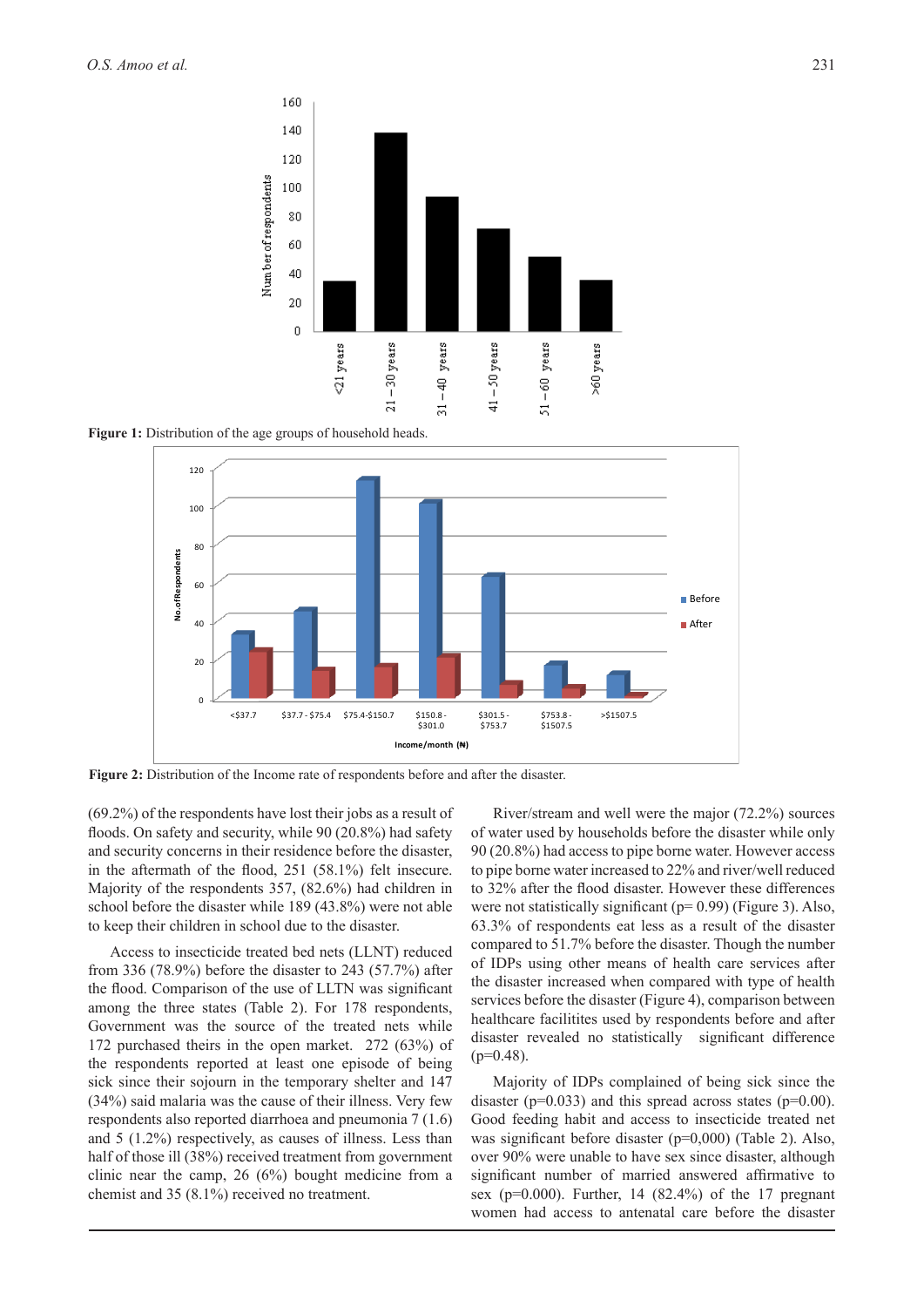| Variable List (N)                 | <b>States</b> | Yes $(\% )$ | No $\left(\frac{0}{0}\right)$ | ${\bf X}^2$ | P - value |
|-----------------------------------|---------------|-------------|-------------------------------|-------------|-----------|
|                                   | Edo           | 84 (52.2)   | 77(47.8)                      |             |           |
| Sickness since disaster $(N=425)$ | Kogi          | 102(70.3)   | 43(29.7)                      |             |           |
|                                   | Benue         | 86 (72.3)   | 33(27.7)                      | 15.838      | < 0.001   |
|                                   | Edo           | 74(45.1)    | 90 (54.9)                     |             |           |
| Use of LLTN $(N=421)$             | Kogi          | 77 (54.2)   | 65(45.8)                      |             |           |
|                                   | Benue         | 92(80.0)    | 23(20.0)                      | 34.768      | < 0.001   |
|                                   | Edo           | 2(1.5)      | 129(98.5)                     |             |           |
| Risk of HIV $(N=368)$             | Kogi          | 16(12.3)    | 114(87.7)                     |             |           |
|                                   | Benue         | 3(2.5)      | 104(97.2)                     | 44.09       | < 0.001   |
|                                   | Edo           | 1(4.2)      | 23(95.8)                      |             |           |
| Forced to have sex (91)           | Kogi          | 0(0.0)      | 64(100.0)                     |             |           |
|                                   | Benue         | 0(0.0)      | 3(100.0)                      | 2.8         | 0.244     |
|                                   | Edo           | 0(0.0)      | 25(100.0)                     |             |           |
| Domestic Violence $(N=92)$        | Kogi          | 3(4.7)      | 61(95.3)                      |             |           |
|                                   | Benue         | 0(0.0)      | 3(100.0)                      | 1.357       | 0.507     |

**Table 2:** Comparative Analysis of Medical and Socio-economic Challenges among IDPs from the three states.



**Figure 3:** Distribution of source of water supply to IDPs before and after the disaster.

while 8 (53.3%) had access after the disaster. More men compared to women thought they were at risk of HIV during disaster but insignificant number of IDPs thought otherwise ( $p= 0.555$ ). HIV risk (unprotected sex) was high among age groups 21-30 years. Insignificant number of IDP's affirms that there was no mistreatments in camps across state, gender, age and marital status. About half of the responded recorded one form of injury or the other, 68 (16.2%) lost family members to death and 103 (24.5%) saw someone dying while 12 (2.8%) people responded to being mistreated physically in the cause of the disaster

while only 1 (0.2%) female answered yes to being forced to have sex in camp. Further, more than half of responded had difficulties getting help from government.

#### **DISCUSSION**

The floods in 2012 imposed severe direct and indirect damages on social infrastructure and economic sectors, as well as health challenges of the rural areas of affected states in Nigeria. The demography of the study population revealed that the greater number of the household heads interviewed were young adults (within the age 21 and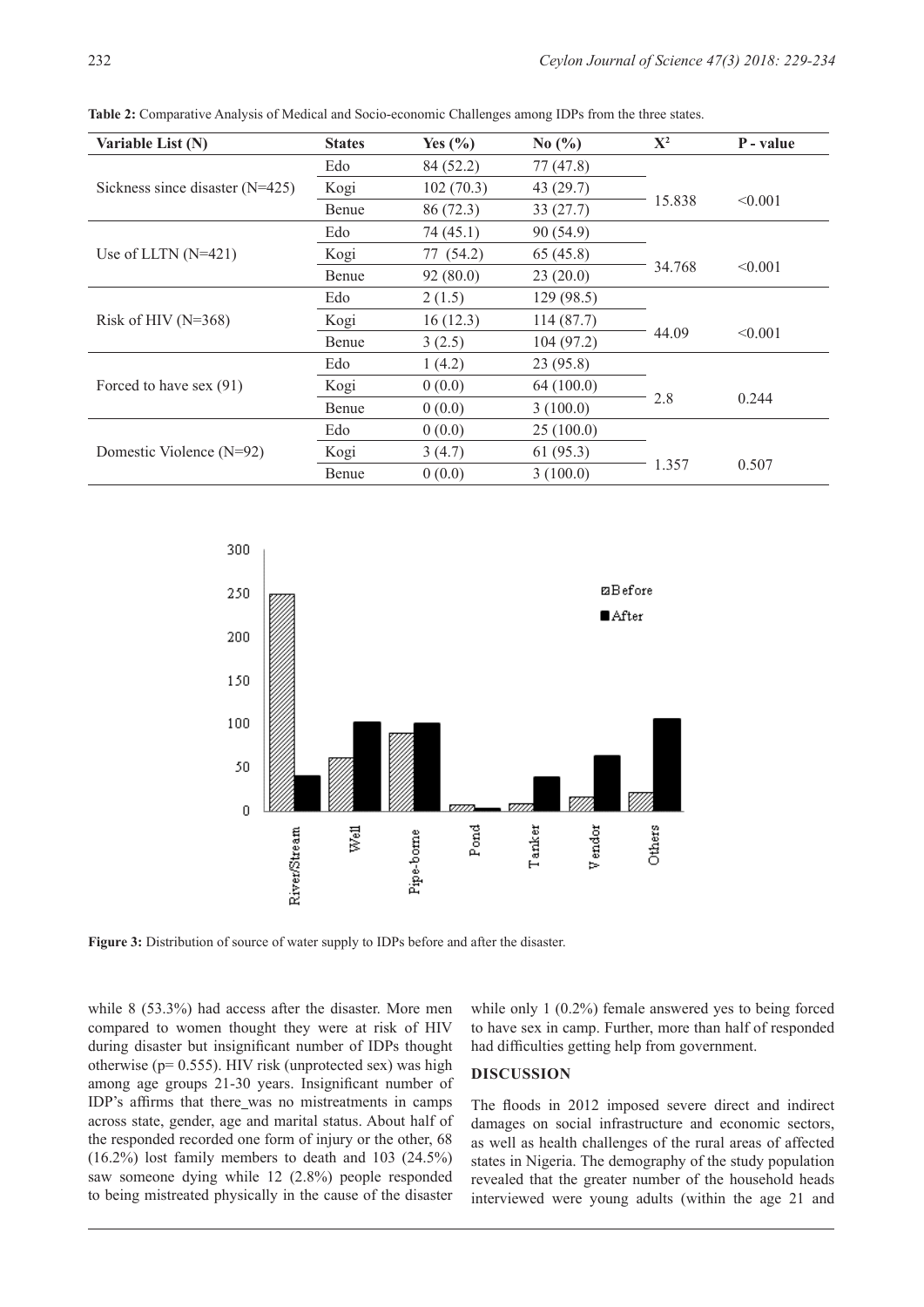

**Figure 4:** Distribution of the Health facilities Types available to respondents.

40). This is typical of the early marriages in rural settings (Singh and Smara, 1996). The study revealed farming as the main source of livelihood. Colossal loss of income is one of the major aftermaths of flooding because many of the flooded areas become inaccessible due to breakdown of key infrastructure, including bridges and roads, and industrial and agricultural activities come to a halt or are drastically reduced. This was revealed in our study (Fig. 2) with reduction in income ranging from \$75.4 – \$150.7 to less than \$ 35.2 **(**per month**)**. In 2010, Armah *et al*. (2010) reported 90% loss of jobs due to aftermath effects of flooding. Our study also showed that about 70% lost their job due to the flood. Considering the fact that over 50% of respondents in our studies are also farmers.

Most cultures in Nigeria place a high value on family, thus close relatives and friends tend to live closer especially in rural areas. However, with these respondents, staying with relatives and friends was not an option as their communities were completely submerged by the flood. This probably accounted for the large proportion of respondents who sought shelter in schools and other make shift camps. This also adversely affected the education of the children in the areas not affected by floods as the schools in such areas were used as camps for displaced persons from flooded areas. This will drastically slow down the progress towards achieving the millennium goal (Achoka and Maiyo, 2008). It was also observed that some of this schools lacked adequate sanitary facilities like toilet, hence proper sanitary procedures could not be observed by the IDP's. Therefore, schools, especially in areas prone to seasonal disasters like flood should be equipped with better sanitary facilities so as to prevent outbreaks of diseases.

Furthermore, disaster had a negative impact on education of the children in both the affected and hosting communities. While the flooded communities lost the school structures to flood, schools in the host communities were turned to shelter. As reported by other authors, this seems to be the trend in most developing countries because of lack of preventive risk policy (The Associated Programme on Flood Management, 2006; Achoka and Maiyo, 2008; Amanchukwu *et al.,* 2015). The sampled communities showed a lot of diversity on the type of drinking water sources they had. It was evident that rivers/stream is the most common water sources that communities used for drinking and other household chores. This was not surprising as they all lived along the river basins. However, analyses revealed that pipe borne water/ borehole and well were the major source of water used at host communities. Flood issues are influenced by several factors including the overall social economic and political setting of the area concerned (The Associated Programme on Flood Management, 2006). Therefore, the change in source of water source could be as a result of the effort from the Government at the local level in alleviating the pains of the IDP's. Though this report recorded low level of violence (2.8%) in the IDP camps visited as compare to that reported (14%) by center for human rights and global justice (Center for Human Rights and Global Justice, 2011). Forced intercourse was also reported by a female (Table 2). The low response could be because many respondents do not openly speak about such behaviour or experiences of sexual violence due to cultural and religious beliefs (Dery *et al*., 2014; Taylor and Putt, 2007).

The disaster also has its impact on health. Apart from sanitary issues which cut across sex and age, children and pregnant women who are vulnerable groups were most hit by the health challenges as a result of the flood. Damage to infrastructure led to reduction in access to health (Gray, 2008). Among the 14 pregnant women interviewed, only 8 (57.1%) had access to antenatal care and the major reason being lack of money to access care and transportation to the nearest facility. The number of reported sickness was